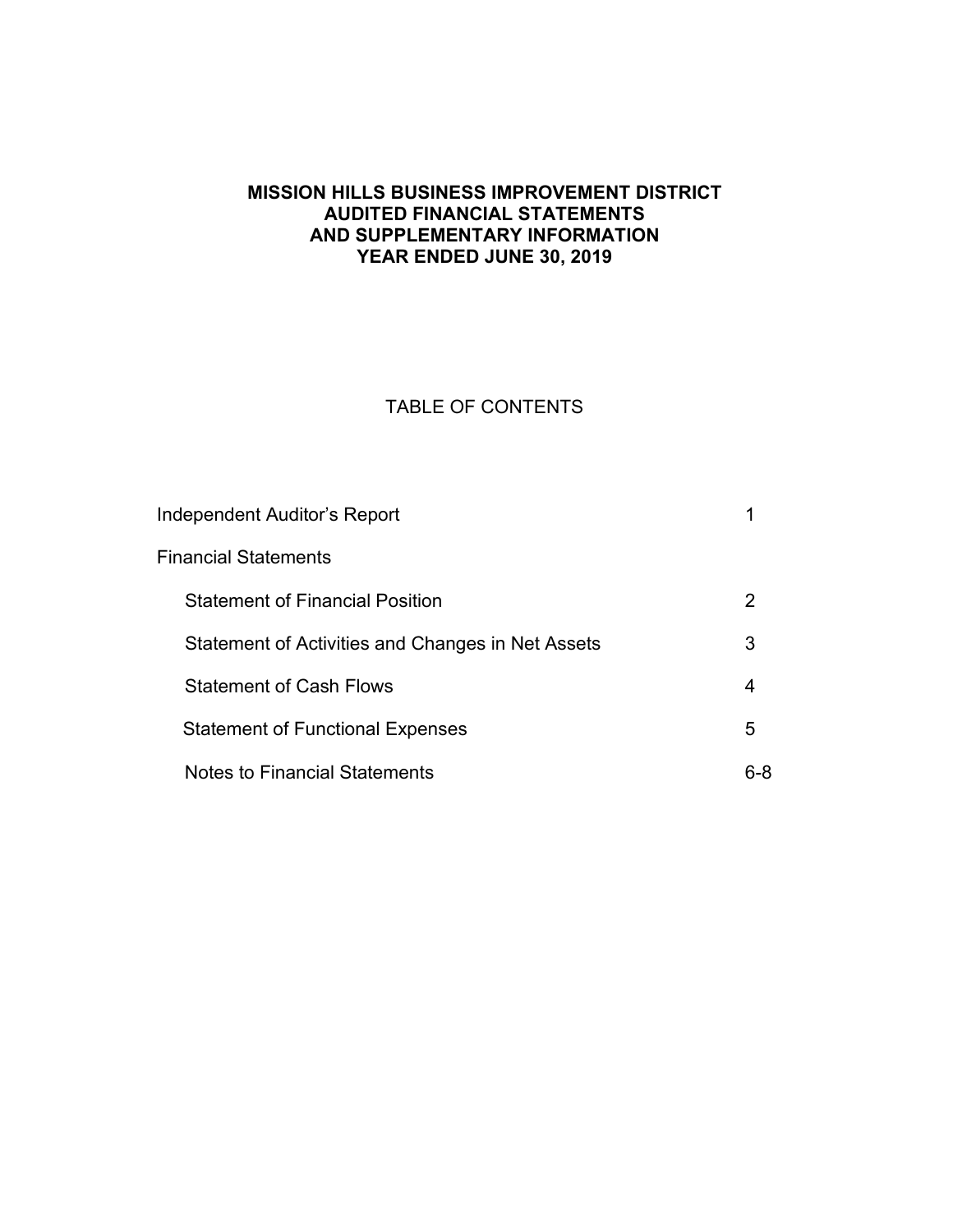# **BECK and COMPANY, CPAs**

#### **INDEPENDENT AUDITOR'S REPORT MISSION HILLS BUSINESS IMPROVEMENT DISTRICT AUDITED FINANCIAL STATEMENTS JUNE 30, 2019**

#### To the Board of Directors **MISSION HILLS BUSINESS IMPROVEMENT DISTRICT**

We have audited the accompanying financial statements of Mission Hills Business Improvement District which comprise the balance sheets as of JUNE 30, 2019 and the related statement of revenues, expenses and changes in fund balances and cash flows for the year then ended, and the related notes to the financial statements.

#### *Management's Responsibility for the Financial Statements*

Management is responsible for the preparation and fair presentation of these financial statements in accordance with accounting principles generally accepted in the United States of America; this includes the design, implementation, and maintenance of internal controls relevant to the preparation and fair presentation of financial statements that are free from material misstatement, whether due to fraud or error.

#### *Auditors Responsibility*

Our responsibility is to express an opinion on these financial statements based on our audit. We conducted our audit in accordance with auditing standards generally accepted in the United States of America. Those standards require that we plan and perform the audit to obtain reasonable assurance about whether the financial statements are free of material misstatement.

An audit involves performing procedures to obtain audit evidence about the amounts and disclosures in the financial statements. The procedures selected depend on the auditor's judgment, including the assessment of the risks of material misstatement of the financial statements, whether due to fraud or error. In making those risk assessments, the auditor considers internal control relevant to the entity's preparation and fair presentation of the financial statements in order to design audit procedures that are appropriate in the circumstances, but not for the purpose of expressing an opinion on the effectiveness of the entity's internal control. Accordingly, we express no such opinion. An audit also includes evaluating the appropriateness of accounting policies used and the reasonableness of significant accounting estimates made by management, as well as evaluating the overall presentation of the financial statements.

We believe that the audit evidence we have obtained is sufficient and appropriate to provide a basis for our audit opinion.

#### *Opinion*

In our opinion, the financial statements referred to above present fairly, in all material respects, the financial position of Mission Hills Business Improvement District as of JUNE 30, 2019, and the results of its operations and its cash flows for the years then ended in conformity with accounting principles generally accepted in the United States of America.

#### *Report on Summarized Comparative Information*

We have previously audited the company's June 30, 2018 financial statements, and we expressed an unmodified opinion on those financial statements in our report dated September 7, 2018. In our opinion, the summarized comparative information presented herein as of and for the year ended June 30, 2018, is consistent, in all material respects, with the audited financial statements from which it has been derived.

(Any F. Bec)

Charles F. Beck, CPA *Beck and Company, CPA's, Inc.* September 9 , 2019

(1)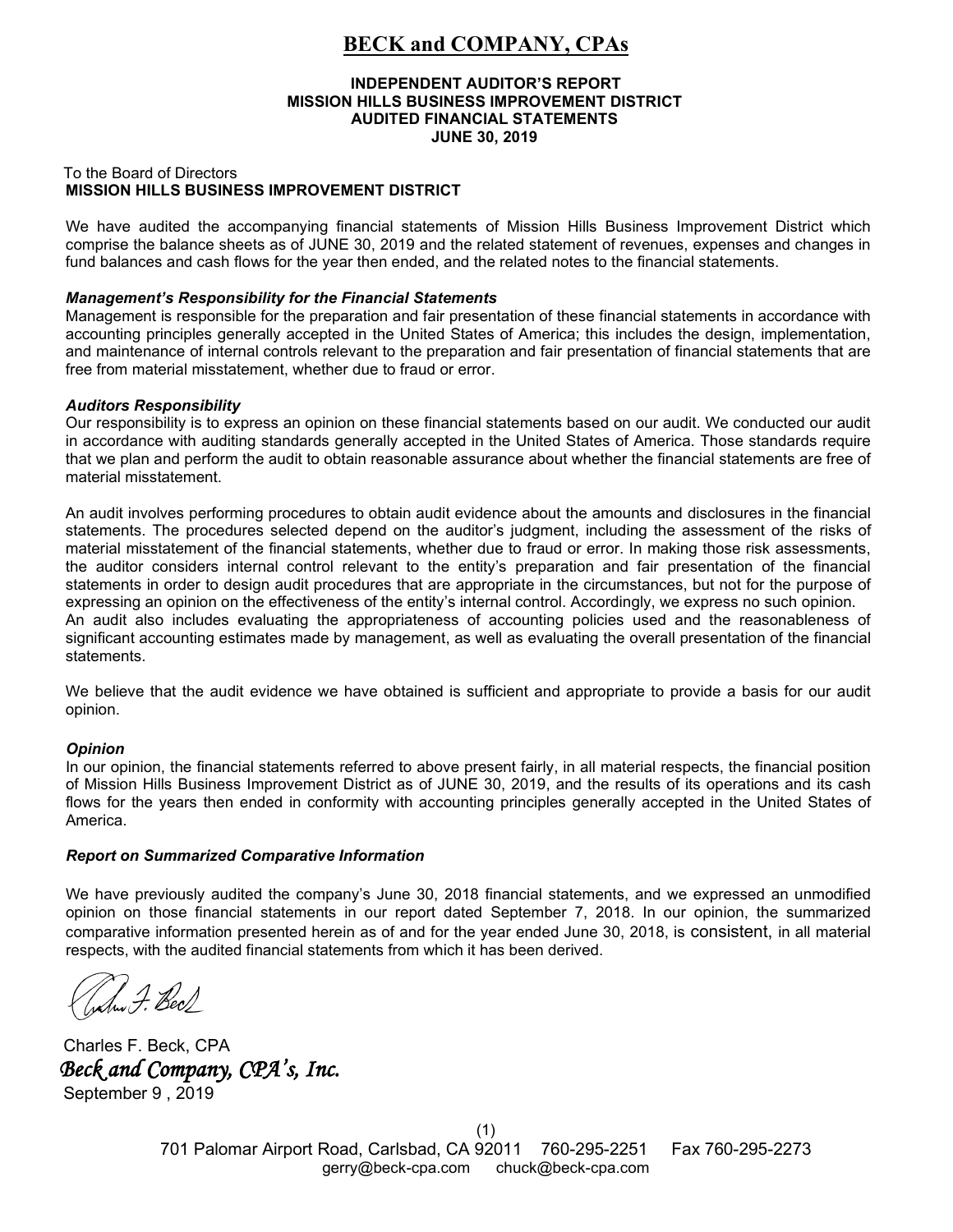## **MISSION HILLS BUSINESS IMPROVEMENT DISTRICT BALANCE SHEET JUNE 30, 2019 (With Comparative Totals for 06/30/2018)**

|                                                                                                       | 2019             |                       | 2018         |                |
|-------------------------------------------------------------------------------------------------------|------------------|-----------------------|--------------|----------------|
|                                                                                                       | <b>Operating</b> |                       | <b>Total</b> |                |
|                                                                                                       | <b>Fund</b>      |                       | <b>Funds</b> |                |
| <b>ASSETS:</b>                                                                                        |                  |                       |              |                |
| Cash                                                                                                  | \$               | 7,503                 | \$           | 5,833          |
| <b>Accounts Receivable</b>                                                                            |                  | 3,700                 |              | 200            |
| <b>Prepaid Expenses</b>                                                                               |                  | 749                   |              |                |
| <b>TOTAL ASSETS</b>                                                                                   | \$               | 11,952                | \$           | 6,033          |
| <b>LIABILITIES:</b><br><b>Accounts Payable</b><br><b>Accrued Expenses</b><br><b>TOTAL LIABILITIES</b> | \$               | 108<br>5,381<br>5,489 | \$           | 5,381<br>5,381 |
| <b>NET ASSETS</b>                                                                                     |                  | 6,463                 |              | 652            |
| <b>TOTAL LIABILITIES AND</b><br><b>NET ASSETS</b>                                                     | \$               | 11,952                | \$           | 6,033          |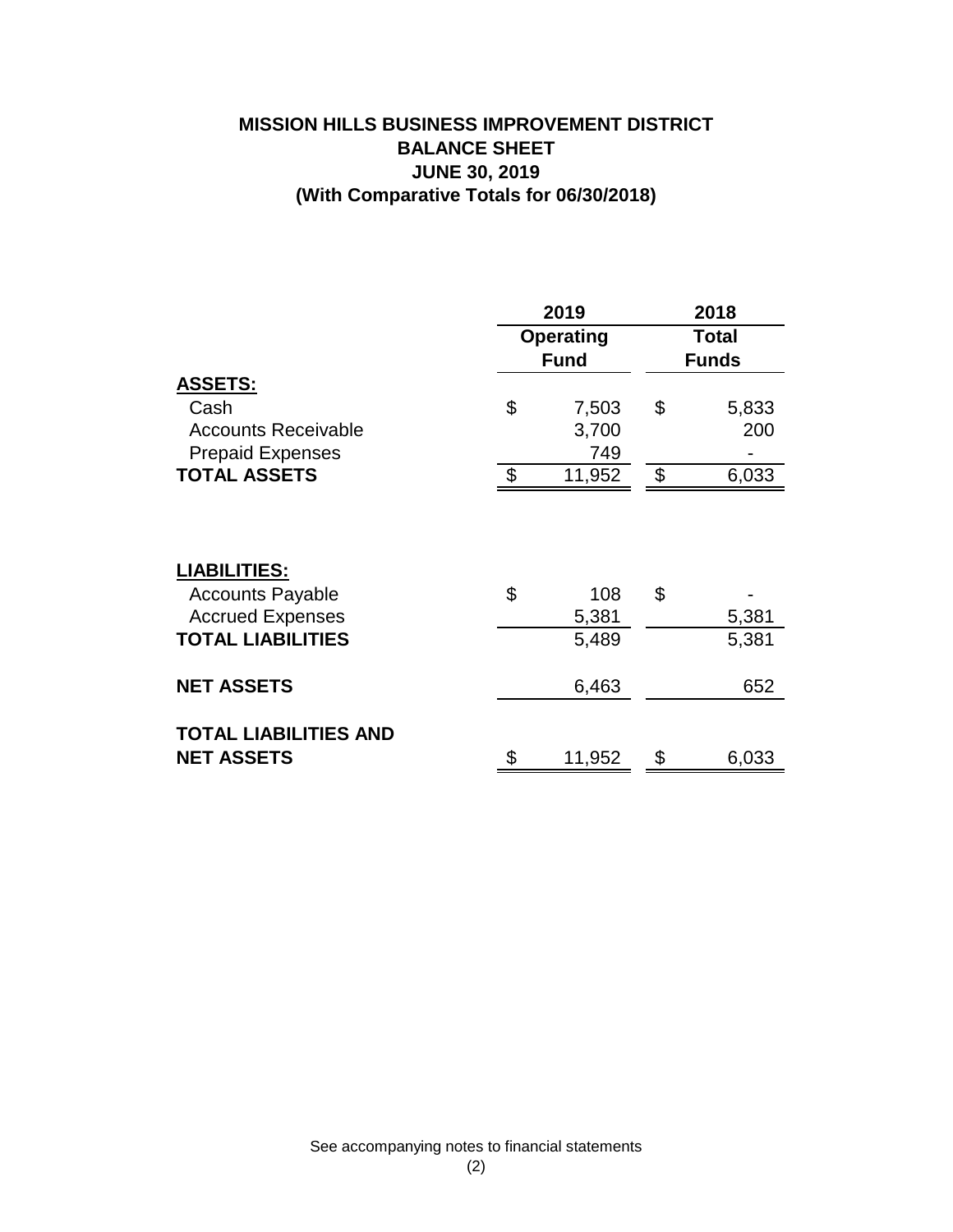## **MISSION HILLS BUSINESS IMPROVEMENT DISTRICT STATEMENT OF REVENUES, EXPENSES, AND CHANGES IN FUND BALANCES YEAR ENDED JUNE 30, 2019 (With Comparative Totals for 06/30/2018)**

|                                                |    | 2019                            | 2018 |                              |  |
|------------------------------------------------|----|---------------------------------|------|------------------------------|--|
|                                                |    | <b>Operating</b><br><b>Fund</b> |      | <b>Total</b><br><b>Funds</b> |  |
| <b>REVENUES</b><br><b>B.I.D. Reimbursement</b> | \$ | 32,257                          | \$   | 30,834                       |  |
| <b>SBEP Management Grant</b>                   |    | 21,941                          |      | 21,692                       |  |
| <b>County Grants</b>                           |    | 15,000                          |      |                              |  |
| <b>Special Events</b>                          |    | 49,142                          |      | 40,988                       |  |
| Contributions                                  |    | 1,361                           |      | 2,707                        |  |
| In Kind Donations                              |    | 27,839                          |      | 27,578                       |  |
| <b>TOTAL REVENUES</b>                          |    | 147,540                         |      | 123,799                      |  |
| <b>EXPENSES</b>                                |    |                                 |      |                              |  |
| <b>Program Services</b>                        |    | 121,473                         |      | 102,066                      |  |
| <b>General and Management</b>                  |    | 20,257                          |      | 20,005                       |  |
| <b>TOTAL EXPENSES</b>                          |    | 141,730                         |      | 122,072                      |  |
| <b>INCREASE (DECREASE) IN NET ASSETS</b>       |    | 5,810                           |      | 1,727                        |  |
| <b>NET ASSETS, BEGINNING OF YEAR</b>           |    | 652                             |      | (1,075)                      |  |
| <b>NET ASSETS, END OF YEAR</b>                 | \$ | 6,463                           | \$   | 652                          |  |
|                                                |    |                                 |      |                              |  |

See accompanying notes to financial statements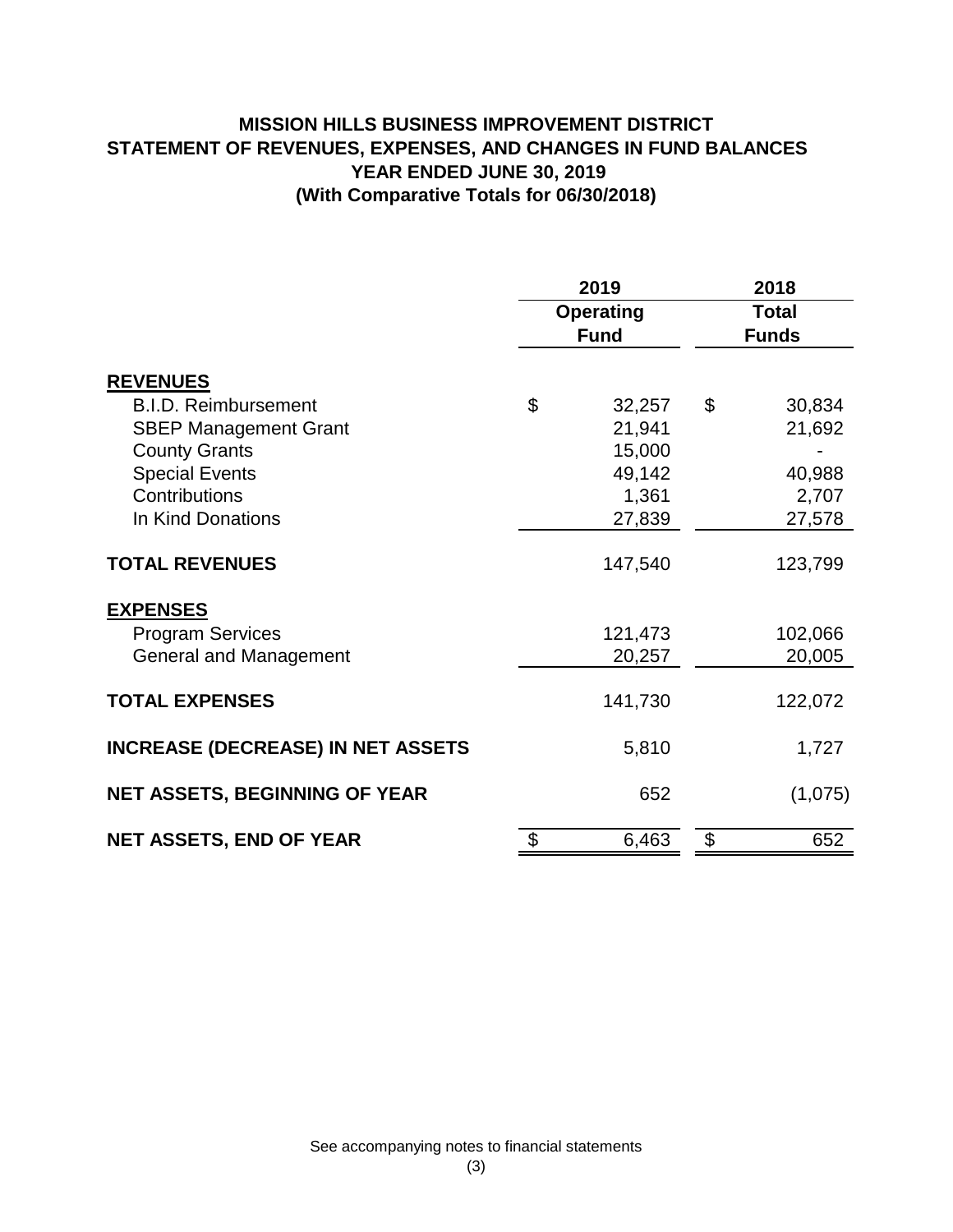## **MISSION HILLS BUSINESS IMPROVEMENT DISTRICT STATEMENT OF CASH FLOWS YEAR ENDED JUNE 30, 2019 (With Comparative Totals for 06/30/2018)**

|                                                                                                                                                 | 2019                            |                  | 2018                         |                  |
|-------------------------------------------------------------------------------------------------------------------------------------------------|---------------------------------|------------------|------------------------------|------------------|
|                                                                                                                                                 | <b>Operating</b><br><b>Fund</b> |                  | <b>Total</b><br><b>Funds</b> |                  |
| CASH FLOWS FROM OPERATING ACTIVITIES                                                                                                            |                                 |                  |                              |                  |
| Increase/(Decrease) in Unrestricted Net Assets<br>Adjustments to reconcile Change in Net Assets to<br>Net Cash Provided by Operating Activities | \$                              | 5,810            | \$                           | 1,729            |
| (Increase) decrease in:<br><b>Assessments Receivable</b><br><b>Prepaid Expenses</b><br>Increase (decrease) in:                                  |                                 | (3,500)<br>(749) |                              | 1,656            |
| <b>Accounts Payable</b><br><b>Accrued Expenses</b>                                                                                              |                                 | 108<br>(0)       |                              | (2,256)<br>2,181 |
| <b>Total Adjustments</b>                                                                                                                        |                                 | (4, 141)         |                              | 1,581            |
| NET CASH PROVIDED (USED) BY<br><b>OPERATING ACTIVITIES</b>                                                                                      |                                 | 1,670            |                              | 3,310            |
| CASH FLOWS FROM INVESTING ACTIVITIES<br>CASH FLOWS FROM FINANCING ACTIVITIES                                                                    |                                 |                  |                              |                  |
| Sub Total                                                                                                                                       |                                 | 1,670            |                              | 3,310            |
| NET INCREASE (DECREASE) IN CASH                                                                                                                 |                                 | 1,670            |                              | 3,912            |
| CASH AT BEGINNING OF YEAR                                                                                                                       |                                 | 5,833            |                              | 1,921            |
| CASH AT END OF YEAR                                                                                                                             | \$                              | 7,503            | \$                           | 5,833            |
| SUPPLEMENTAL DISCLOSURE<br>Income taxes paid                                                                                                    | \$                              |                  | \$                           |                  |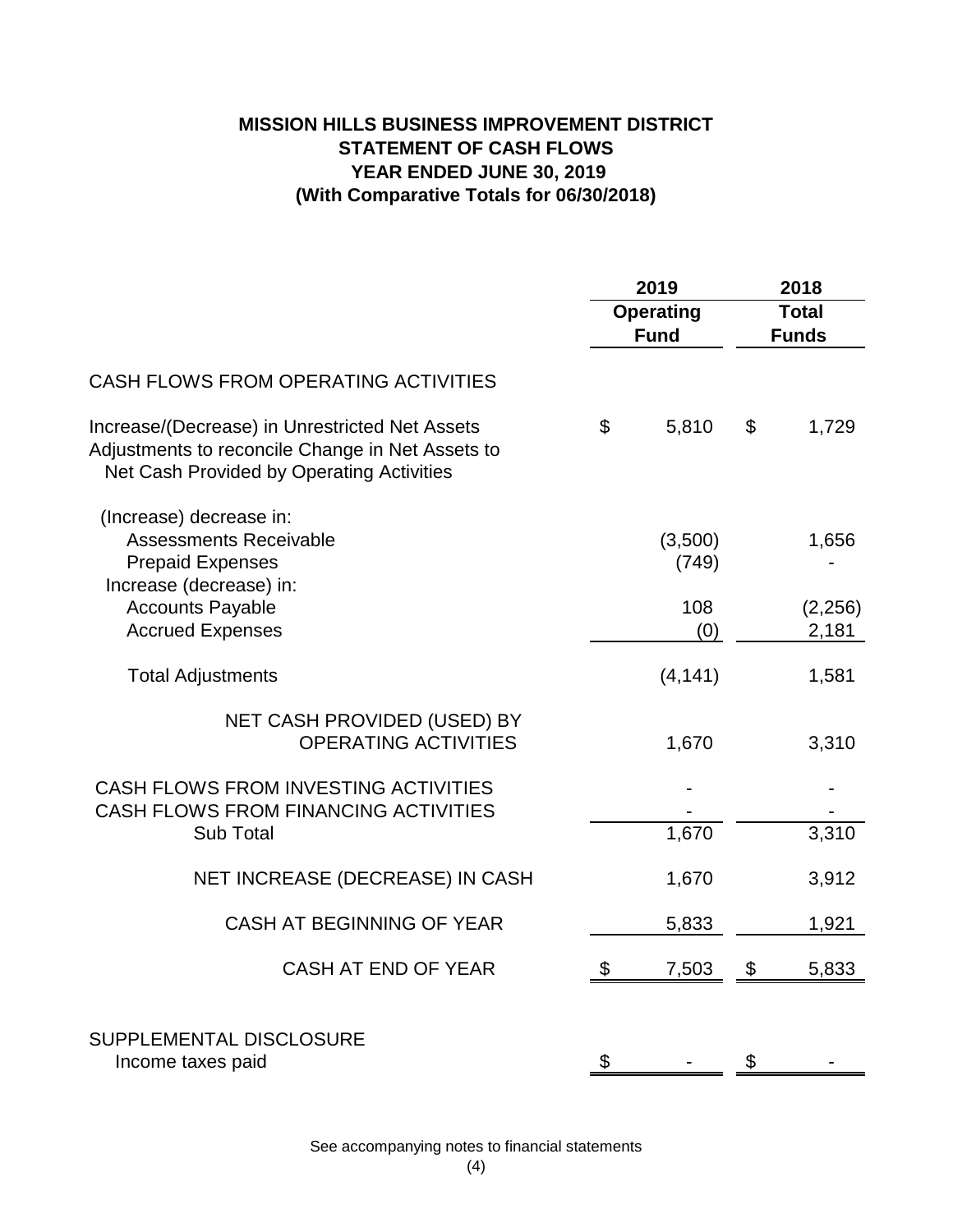#### **MISSION HILLS BUSINESS IMPROVEMENT DISTRICT STATEMENT OF FUNCTIONAL EXPENSES YEAR ENDED JUNE 30, 2019**

| Total   |  |
|---------|--|
|         |  |
|         |  |
| 5,612   |  |
| 2,946   |  |
| 72,408  |  |
| 27,843  |  |
| 5,215   |  |
| 21,389  |  |
| 1,416   |  |
| 4,901   |  |
| 141,730 |  |
|         |  |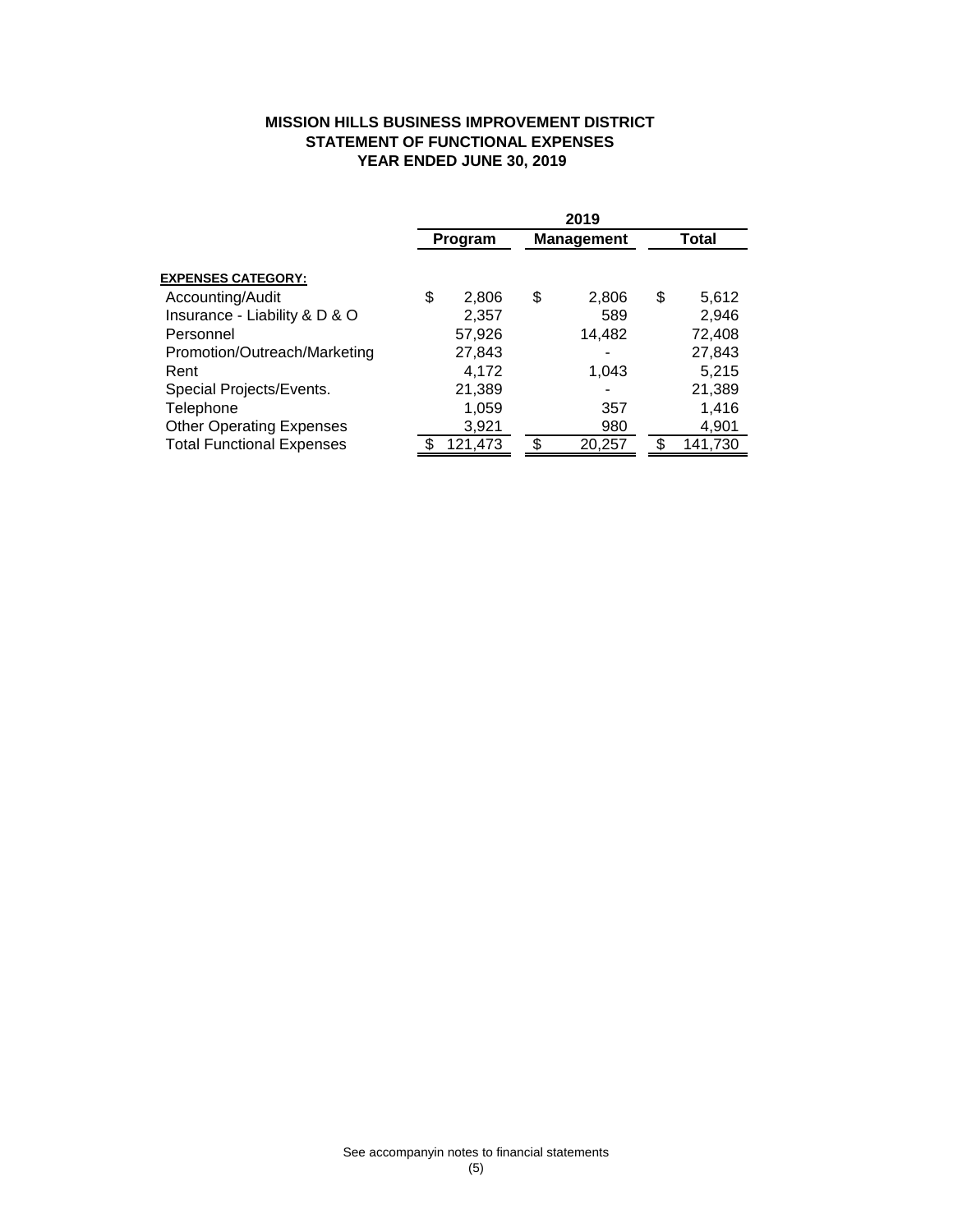#### **MISSION HILLS BUSINESS IMPROVEMENT DISTRICT NOTES TO FINANCIAL STATEMENTS JUNE 30, 2019**

### **NOTE 1 – ORGANIZATION**

Mission Hills Business Improvement District ("MHBID") is a non-profit consortium of local businesses organized in 2004 for the purpose of promoting, improving and fostering business conditions in the City of San Diego in the area commonly known as Mission Hills, which established and defined a parking and business improvement area as the Mission Hills Business Improvement District under the provisions of the Parking and Business Improvement Area of Law of 1979 of the State of California and enabling ordinances of the City of San Diego.

#### **NOTE 2 – DATE OF MANAGEMENT'S REVIEW**

In preparing the financial statements, the corporation has evaluated events and transactions for potential recognition or disclosure through date of the audit report, which is the date that the financial statements were available to be issued.

### **NOTE 3 – SUMMARY OF SIGNIFICANT ACCOUNTING POLICIES**

#### Financial Statements and Fund Accounting

The accompanying financial statements are prepared on the accrual basis of accounting in accordance with Generally Accepted Accounting Principles (GAAP). To ensure observance of any limitations and restrictions placed on the use of resources available to MHBID, the corporation's books of accounts are maintained in accordance with the principles of fund accounting. These are the procedures by which resources for various purposes are classified for accounting and reporting purposes into funds established according to their nature and purpose. Separate accounts are maintained for each fund in accordance with Statement of Financial Accounting Standards (SFAS) No. 117, "Financial Statements of Not-for-Profit Organizations." The corporation also presents a statement of cash flows. For the year ending JUNE 30, 2019 there are no restricted funds.

#### Support, Contributions, and Grant Revenue

All Support, Contributions, and Grant(s) revenue are considered to be available for unrestricted use unless specifically restricted by the donor. For Contributions the corporation complies with SFAS No. 116 "Accounting for Contributions Received and Contributions Made." Under SFAS No.116 contributions are defined as an unconditional transfer of cash or other asset(s) to an entity, or a settlement or cancellation of its liabilities in a voluntary non-reciprocal transfer. Generally, contributions received are recognized as revenues in the period received at fair market value. In situations where contributions are restricted or conditional upon the corporation incurring certain qualifying expenses such contributions become unrestricted or unconditional upon the expense being incurred. Accordingly, these revenues and costs are recognized when incurred. For the year ending JUNE 30, 2019 the corporation recognized monthly income per monthly requests for reimbursement of approved expenses incurred in the period pursuant to the terms of the contract with the City of San Diego.

#### In Kind Donations

In the year ending JUNE 30, 2019 the MHBID secured \$27,839 of in-kind donations which directly supports its promotions, outreach, and marketing programs.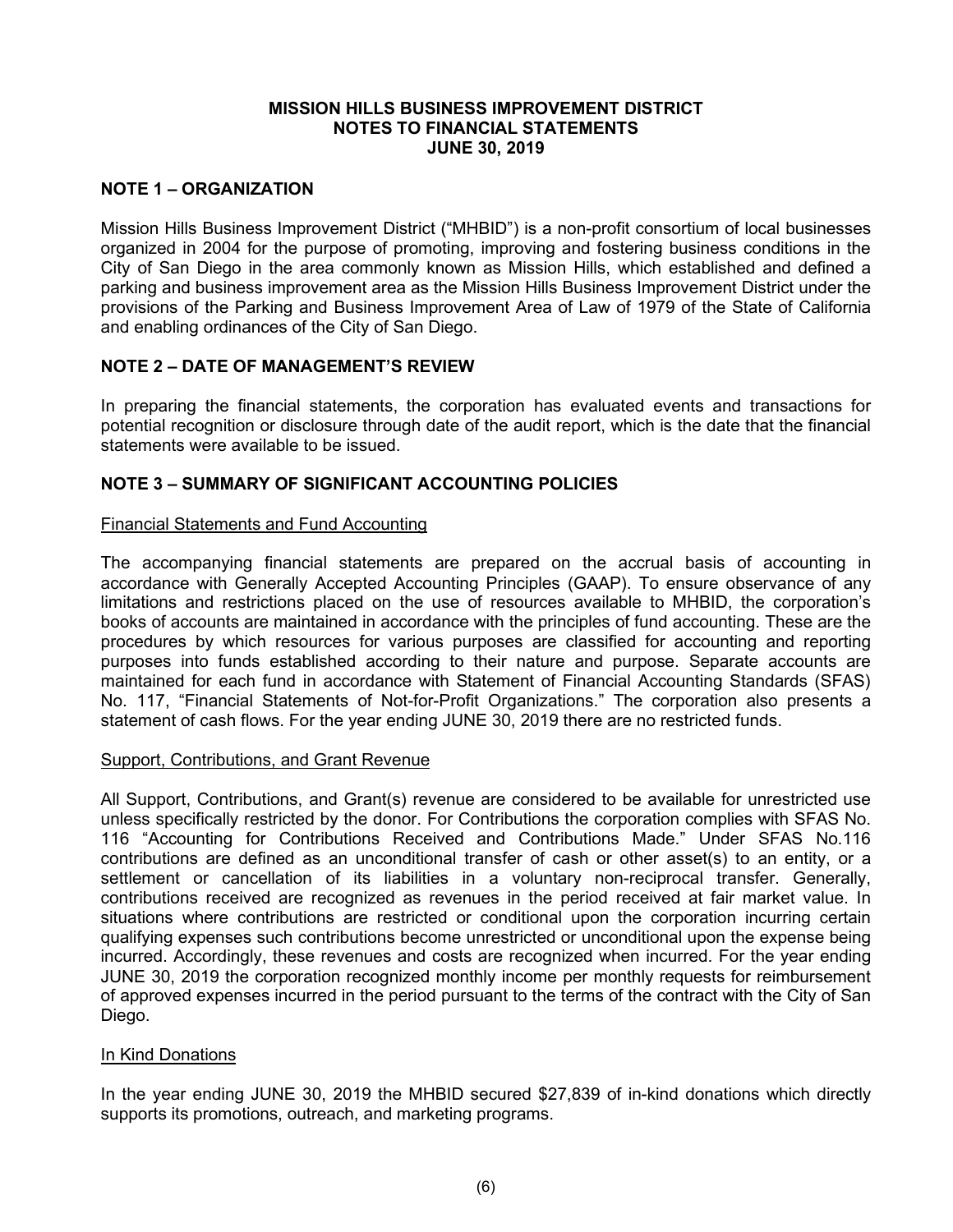#### **MISSION HILLS BUSINESS IMPROVEMENT DISTRICT NOTES TO FINANCIAL STATEMENTS JUNE 30, 2019**

### **NOTE 3 – SUMMARY OF SIGNIFICANT ACCOUNTING POLICIES (Continued)**

The corporation reports grants, contracts, and gifts as temporarily restricted if they are received with stipulations that limit the timing and/or use of the assets. When a restriction expires either due to time and or the stipulation is met, temporarily restricted net assets are reclassified to unrestricted net assets and reported in the statement of activities as net assets released from restrictions. However as permitted under SFAS No. 116 the corporation follows the practice of recording as unrestricted income all contributions and grants where restrictions lapse in the same fiscal year in which they are received. For the year ended JUNE 30, 2019 MHBID did not have any restricted funds.

#### **Estimates**

The preparation of financial statements in conformity with generally accepted accounting principles may require management to make estimates and assumptions that affect the reported amounts of assets and liabilities as of the date of the financial statements and the reported amounts of revenues and expenses during the reporting period. Actual results may differ from those estimates and assumptions, if made.

#### Economic Concentrations

The corporation's operations are conducted solely in San Diego, California. During the year ended JUNE 30, 2019 the corporation received some significant contributions from a limited number of sources which are an Economic Concentration. The corporation depends on contributions and donations from both public and private funding sources. Based on the strength of its balance sheet and the historical commitment from governmental agencies the corporation does not see any risk in this Economic Concentration.

### **NOTE 4 – COMMITMENTS AND CONTINGENCIES**

The corporation receives substantial funding from government agencies which may be restricted under the terms of the related funding agreements. When restricted, expenditures are charged against these restricted funds and are subject to audit by the funding agencies. It is possible future audits will result in expenditure disallowances: however, based on their knowledge of the funding agencies and the fact that no material cost disallowances have occurred in the past, management believes that any such disallowances will not be material.

### **NOTE 5 – INCOME TAXES**

The corporation qualifies for exemption from income taxes under Federal and State Revenue codes. Therefore, no tax provision is necessary and has not been provided for in the financial statements. The corporation is subject to taxation on unrelated business income, if any. There was no unrelated business income for the year ended JUNE 30, 2019. Management does not believe that any material uncertain tax position exists.